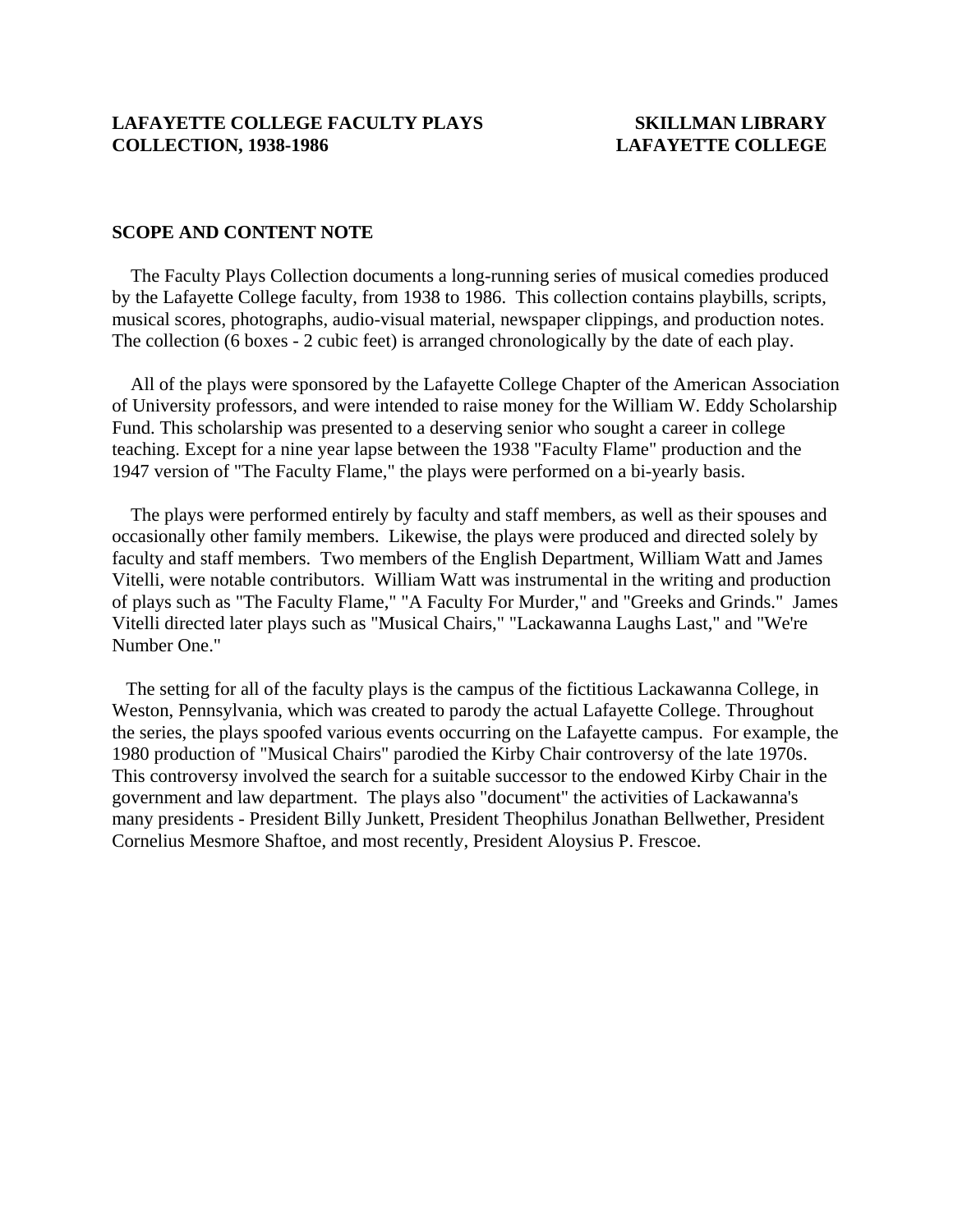## **INVENTORY**

### **Box 1: 1938 - 1955**

## Folders 1 The Faculty Flame (1938) - Playbill 2 - Script 2a - Photograph  $3 -$ Misc. 4 The Faculty Flame (1947) - Playbill (3) 5 - Director's script 6 A Faculty for Murder (1949) - Playbill 7 - Director's script 8 - Script  $9 -$ Misc. 10 The Critic (1950) - Playbills (3) 11 - Photograph  $12$  - Misc. 13 Up and Atom (1951) - Playbills (3)  $14$  - Misc. 15 The Faculty Flame (1951) - Playbill 16 - Director's script 17 - Photograph  $18$  - Misc. 19 Greeks and Grinds (1955) - Playbill (2) 20 - Director's script 21 - Costume designs  $22$  - Misc.

### **Box 2: 1957 - 1963**

| Folders        |                            |                          |
|----------------|----------------------------|--------------------------|
|                | Get the Picture (1957)     | - Playbill (3)           |
| 2              |                            | - Prompt Script          |
| 3              |                            | - Photographs            |
| $\overline{4}$ |                            | - Misc.                  |
| 5              | Panic Button (1959)        | - Playbill               |
| 6              |                            | - Stage manager's script |
|                |                            | - Misc.                  |
| 8              | Missiles and Misses (1961) | - Playbill (3)           |
| 9              |                            | - Director's script      |
| 10             |                            | - Script                 |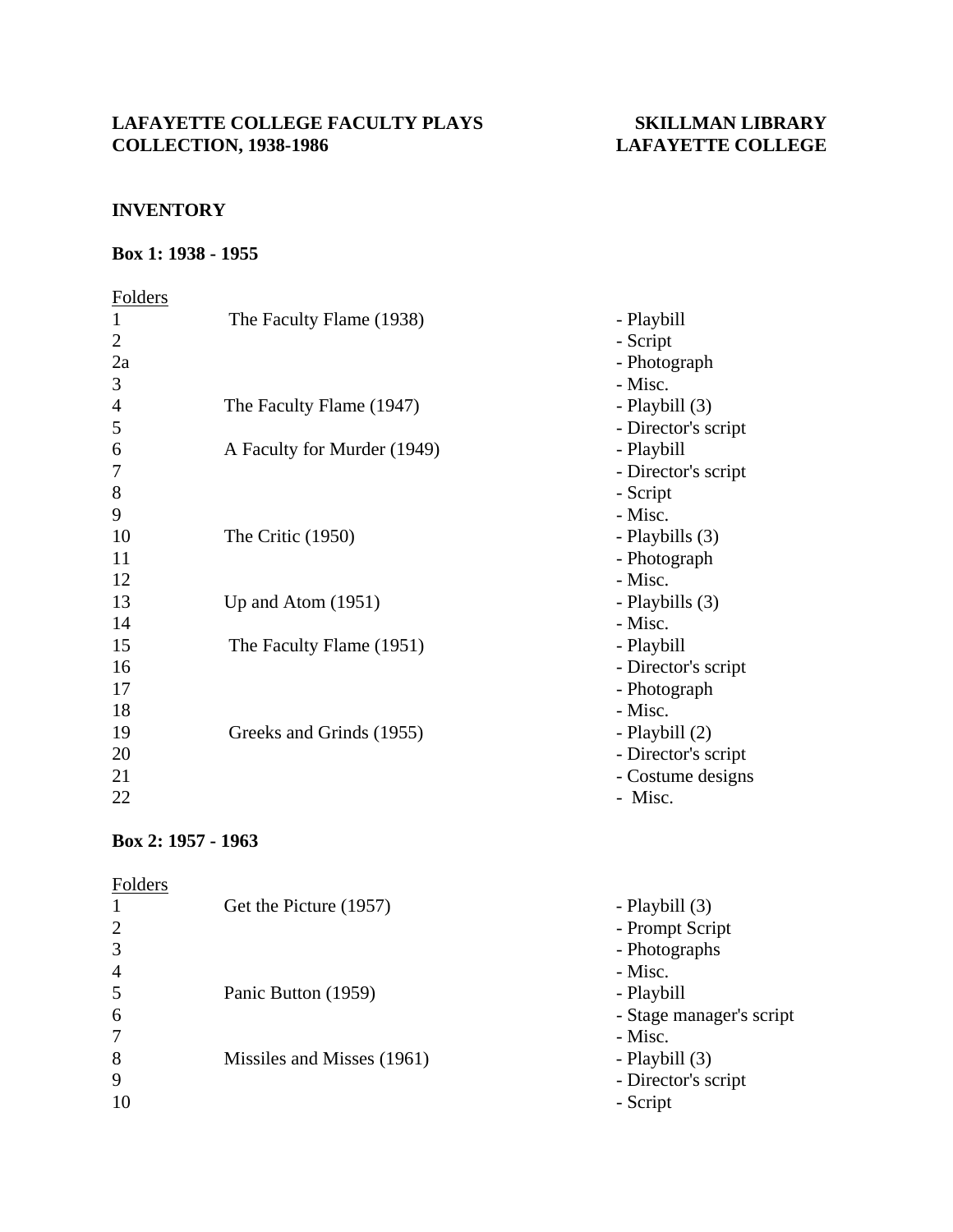## 11 - Script 12 - Musical score  $13$  - Misc. 14 Greeks and Grinds (1963) - Playbill 15 - Script 16 - Script 17 - Script 18 - Musical score

# **Box 3: 1965 - 1969**

| Folders        |                                        |                     |
|----------------|----------------------------------------|---------------------|
| 1              | Get the Picture (1965)                 | - Playbill (2)      |
| $\overline{2}$ |                                        | - Script            |
| 3              |                                        | - Script            |
| $\overline{4}$ |                                        | - Misc.             |
| 5              | At First Bluff (1967)                  | - Playbill (3)      |
| 6              |                                        | - Director's script |
| 7              |                                        | - Misc.             |
| 8              |                                        | - Photographs       |
| 9              | Up Against the Wall, Lackawanna (1969) | - Playbill (3)      |
| 10             |                                        | - Director's script |
| 11             |                                        | - Script            |
| 12             |                                        | - Script            |
| 13             |                                        | - Musical score     |
| 14             |                                        | - Misc.             |

## **Box 4: 1971 - 1977**

| Folders |                                  |                     |
|---------|----------------------------------|---------------------|
|         | Good Heavens, Lackawanna! (1971) | - Playbill (3)      |
| 2       |                                  | - Director's script |
| 3       |                                  | - Script            |
| 4       |                                  | - Photographs       |
| 5       | Greeks and Grinds (1973)         | - Playbill (3)      |
| 6       |                                  | - Director's script |
|         |                                  | - Script            |
| 8       |                                  | - Photographs       |
| 9       |                                  | - Misc.             |
| 10      | Spirits of '76 (1975)            | - Playbill (3)      |
| 11      |                                  | - Script            |
| 12      |                                  | - Script            |
| 13      |                                  | - Musical score     |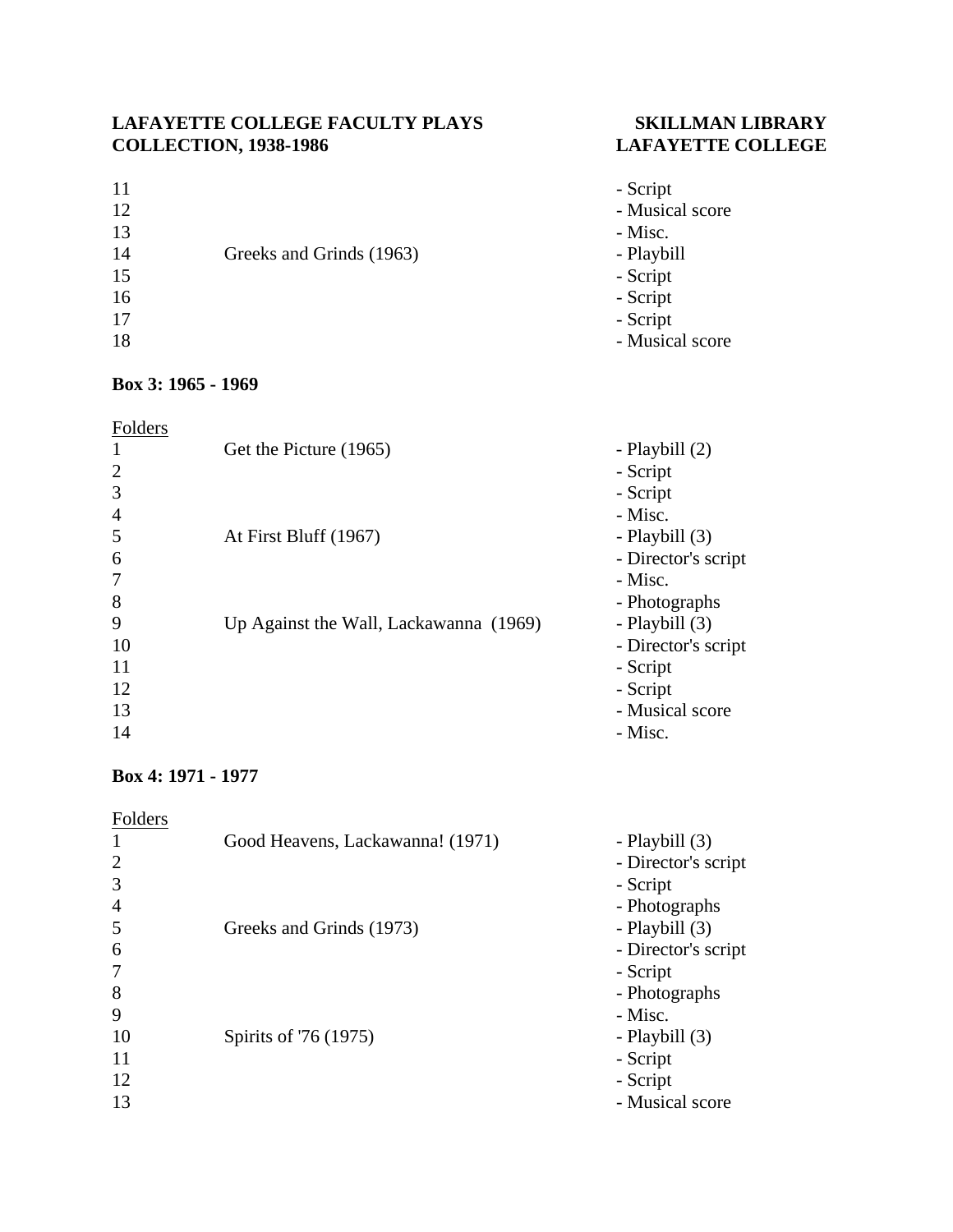| 14 |                             | - Miscellaneous          |
|----|-----------------------------|--------------------------|
| 15 | Lackawanna in Review (1975) | - Advertisement Bulletin |
| 16 | The Faculty Flame (1977)    | - Playbill (3)           |
| 17 |                             | - Director's script      |
| 18 |                             | - Script                 |
| 19 |                             | - Script                 |
| 20 |                             | - Photographs            |
| 21 |                             | - Misc.                  |
|    |                             |                          |

# **Box 5: 1980 - 1982**

| 11 C<br>۰. |
|------------|
|------------|

| $\mathbf{1}$   | Musical Chairs (1980)         | - Playbill (3)       |  |
|----------------|-------------------------------|----------------------|--|
| $\overline{2}$ |                               | - Director's script  |  |
| 3              |                               | - Script             |  |
| $\overline{4}$ |                               | - Script<br>- Script |  |
| 5              |                               |                      |  |
| 6              |                               | - Musical score      |  |
| 7              |                               | - Lyrics             |  |
| 8              |                               | - Photograph         |  |
| 9              |                               | - Misc.              |  |
| 10             |                               | - Misc.              |  |
| 11             | Lackawanna Laughs Last (1982) | - Playbill           |  |
| 12             |                               | - Director's script  |  |
| 13             |                               | - Script (Act II)    |  |
| 14             |                               | - Musical score      |  |
| 15             |                               | - Musical score      |  |
| 16             |                               | - Collected lyrics   |  |
| 17             |                               | - Costume notes      |  |
| 18             |                               | - Photographs        |  |
| 19             |                               | - Misc.              |  |

## **Box 6: 1984 - 1986 to Miscellaneous**

# Folders

|                | In the Chips $(1984)$   | - Playbill (2)      |
|----------------|-------------------------|---------------------|
| $\overline{2}$ |                         | - Script            |
| $\overline{3}$ |                         | - Miscellaneous     |
| $\overline{4}$ | We're Number One (1986) | - Playbill $(2)$    |
| $\overline{5}$ |                         | - Director's script |
| 6              |                         | - Lighting script   |
| $\overline{7}$ |                         | - Script            |
| 8              |                         | - Musical score     |